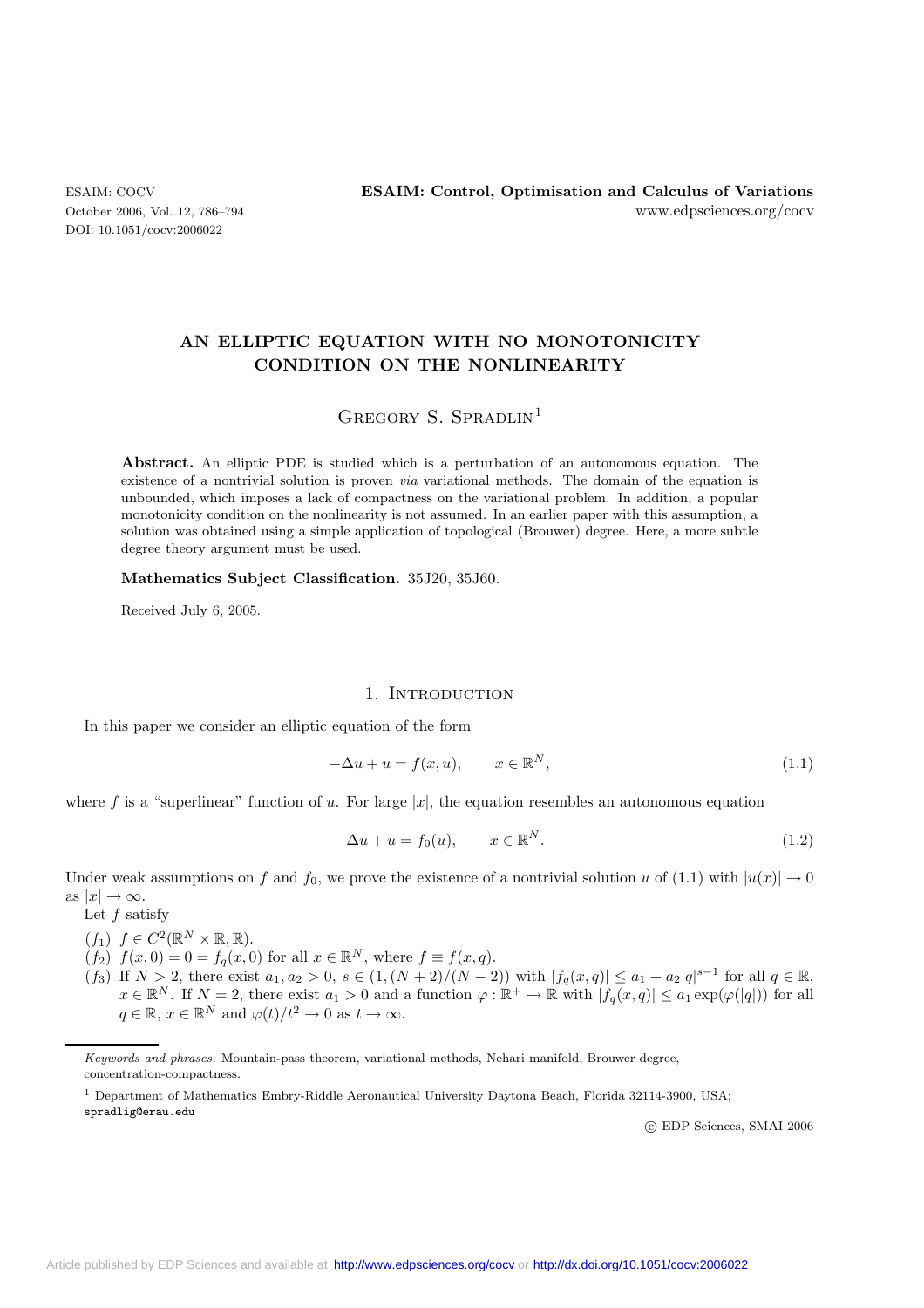$(f_4)$  There exists  $\mu > 2$  such that

$$
0 < \mu F(x, q) \equiv \mu \int_0^q f(x, s) ds \le f(x, q)q
$$
\n(1.3)

for all  $q \in \mathbb{R}$ ,  $x \in \mathbb{R}^N$ .

Let  $f_0 \in C^2(\mathbb{R}, \mathbb{R})$  with satisfy  $(f_1)$ - $(f_4)$  (except there is no dependence on x). Let f also satisfy  $(f_5)$   $(f(x,q) - f_0(q))/f_0(q) \to 0$  as  $|x| \to \infty$ , uniformly in  $q \in \mathbb{R}^N \setminus \{0\}.$ 

In order to state the theorem, we need to outline the variational framework of the problem. Define functionals  $I_0, I \in C^2(W^{1,2}(\mathbb{R}^N, \mathbb{R}), \mathbb{R})$  by

$$
I_0(u) = \frac{1}{2} ||u||^2 - \int_{\mathbb{R}^N} F_0(u(x)) dx,
$$
\n(1.4)

$$
I(u) = \frac{1}{2}||u||^2 - \int_{\mathbb{R}^N} F(x, u(x)) dx,
$$
\n(1.5)

where  $||u||$  is the standard norm on  $W^{1,2}(\mathbb{R}^N,\mathbb{R})$  given by

$$
||u||^2 = \int_{\mathbb{R}^N} |\nabla u(x)|^2 + u(x)^2 dx.
$$
 (1.6)

Critical points of  $I_0$  correspond exactly to solutions u of (1.2) with  $u(x) \to 0$  as  $|x| \to \infty$ , and critical points of I correspond exactly to solutions u of (1.1) with  $u(x) \to 0$  as  $|x| \to \infty$ .

By  $(f_4)$ ,  $F_0$  and F are "superquadratic" functions of q, with, for example,  $F(x, q)/q^2 \to 0$  as  $q \to 0$  and  $F(x,q)/q^2 \to \infty$  as  $|q| \to \infty$  for all  $x \in \mathbb{R}^N$ , uniformly in x. Therefore  $I(0) = I_0(0) = 0$ , and there exists  $r_0 > 0$  with  $I(u) \ge ||u||^2/3$  and  $I_0(u) \ge ||u||^2/3$  for all  $u \in W^{1,2}(\mathbb{R}^N)$  with  $||u|| \le r_0$ , and there also exist  $u, u_0 \in W^{1,2}(\mathbb{R}^N, \mathbb{R})$  with  $I_0(u_0) < 0$  and  $I(u) < 0$ . So the sets of "mountain-pass curves" for  $I_0$  and I,

$$
\Gamma_0 = \{ \gamma \in C([0, 1], W^{1,2}(\mathbb{R}^N, \mathbb{R})) \mid \gamma(0) = 0, I_0(\gamma(1)) < 0 \},\tag{1.7}
$$

$$
\Gamma = \{ \gamma \in C([0, 1], W^{1,2}(\mathbb{R}^N, \mathbb{R})) \mid \gamma(0) = 0, I(\gamma(1)) < 0 \},
$$
\n(1.8)

are nonempty, and the mountain-pass values

$$
c_0 = \inf_{\gamma \in \Gamma_0} \max_{\theta \in [0,1]} I_0(\gamma(\theta))
$$
\n(1.9)

$$
c = \inf_{\gamma \in \Gamma} \max_{\theta \in [0,1]} I(\gamma(\theta)) \tag{1.10}
$$

are positive.

We are now ready to state the theorem.

**Theorem 1.1.** *If*  $f_0$  *and*  $f$  *satisfy*  $(f_1)$ - $(f_4)$  *and*  $f$  *satisfies*  $(f_5)$ *, and if there exists*  $\alpha > 0$  *such that* 

 $I_0$  *has no critical values in the interval*  $[c_0, c_0 + \alpha)$  (1.11)

*then there exists*  $\epsilon_0 = \epsilon_0(f_0) > 0$  *with the following property: if* f *satisfies* 

$$
|f(x,q) - f_0(q)| < \epsilon_0 |f_0(q)| \tag{1.12}
$$

*for all*  $x \in \mathbb{R}^N$ ,  $q \in \mathbb{R}$ *, then* (1.2) *has a nontrivial solution*  $u \neq 0$  *with*  $u(x) \to 0$  *as*  $|x| \to \infty$ *.* 

As shown in [9], (1.12) holds in a wide variety of situations.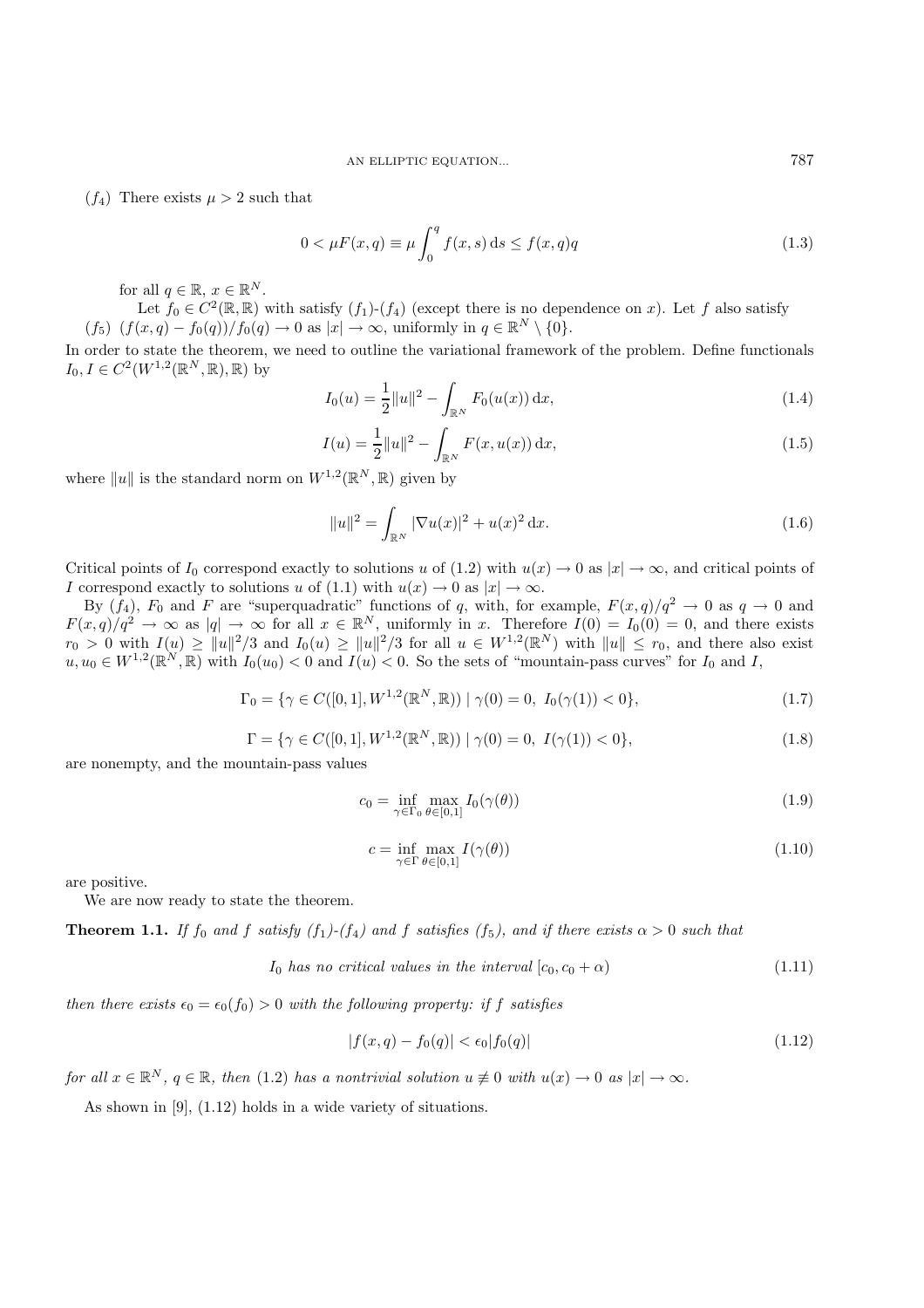788 G.S. SPRADLIN

#### **The missing monotonicity assumption**

One interesting aspect of Theorem 1.1 is a condition that is *not* assumed. We do not assume

For all 
$$
q \in \mathbb{R}
$$
 and  $x \in \mathbb{R}^N$ ,  $F_0(q)/q^2$  is  
\na nondecreasing function of q for  $q > 0$ ;  
\n $F_0(q)/q^2$  is a nonincreasing function of q for  $q < 0$ ;  
\n $F(x,q)/q^2$  is a nondecreasing function of q for  $q > 0$ ; or  
\n $F(x,q)/q^2$  is a nonincreasing function of q for  $q < 0$ .  
\n(1.13)

This condition holds in the power case,  $F_0(q) = |q|^\alpha/\alpha$ ,  $\alpha > 2$ . The condition is due to Nehari.

If (1.13) were case, then for any  $u \in W^{1,2}(\mathbb{R}^N, \mathbb{R}) \setminus \{0\}$ , the mapping  $s \mapsto I(su)$  would begin at 0 at  $s = 0$ , increase to a positive maximum, then decrease to  $-\infty$  as  $s \to \infty$ . Defining

$$
S = \{u \in W^{1,2}(\mathbb{R}^N, \mathbb{R}) \setminus \{0\} \mid I'(u)u = 0\},\tag{1.14}
$$

S would be a codimension-one submanifold of E, homeomorphic to the unit sphere in  $W^{1,2}(\mathbb{R}^N,\mathbb{R})$  *via* radial projection. S is known as the Nehari manifold in the literature. Any ray of the form  $\{su | s > 0\}$   $(u \neq 0)$ intersects S exactly once. All nonzero critical points of I are on S. Conversely, under suitable smoothness assumptions on F, any critical point of I constrained to S would be a critical point of I (in the large) (see [17]). Therefore, one could work with S instead of  $W^{1,2}(\mathbb{R}^N,\mathbb{R})$ , and look for, say, a local minimum of I constrained to S (which may be easier than looking for a saddle point of I). There is another way to use (1.13): for any  $u \in S$ , the ray from 0 passing through u can be used (after rescaling in  $\theta$ ) as a mountain-pass curve along which the maximum value of I is  $I(u)$ . Conversely, any mountain-pass curve  $\gamma \in \Gamma$  intersects S at least once [6]. Therefore, one may work with points on S instead of paths in Γ. Since assumption (1.13) is so helpful, it is found in many papers, such as  $[1, 5, 20]$ , and  $[18]$ .

In the paper [17], a result similar to Theorem 1.1 was proven for the  $N = 1$  (ODE) case. The proof of Theorem 1.1 is similar except that a simple connectivity argument must be replaced by a degree theory argument [18]. proves a version of Theorem 1.1 under the assumption (1.13). Without 1.13, the manifold  $S$ must be replaced by a set with similar properties.

Define  $B_1(0) = \{x \in \mathbb{R}^N \mid |x| < 1\}$ , and  $\overline{\Omega}$  and  $\partial\Omega$  to be, respectively, the topological closure and topological boundary of  $\Omega$ . It is a simple consequence of the Brouwer degree [7] that for any continuous function h:  $\overline{B_1(0)} \to \mathbb{R}^N$  with  $h(x) = x$  for all  $x \in \partial B_1(0)$ , there exists  $x \in B_1(0)$  with  $h(x) = 0$ . We will need the following generalization:

**Lemma 1.2.** Let 
$$
h \in C(\overline{B_1(0)} \times [0, 1], \mathbb{R}^N)
$$
 with, for all  $x \in \overline{B_1(0)}$  and  $t \in [0, 1]$ ,  
\n(i)  $h(x, 0) = x = h(x, 1)$ .  
\n(ii)  $x \in \partial B_1(0) \Rightarrow h(x, t) = x$ .

*Then there exists a connected subset*  $C_0 \subset B_1(0) \times [0, 1]$  *with*  $(0, 0), (0, 1) \in C_0$  *and*  $h(x, t) = 0$  *for all*  $(x, t) \in C_0$ *.* 

Using the Brouwer degree, it is clear that under the hypotheses of Lemma 1.2, for each "horizontal slice"  $\overline{B_1(0)} \times \{t\}$  of the cylinder  $\overline{B_1(0)} \times [0,1]$ , there exists  $x \in B_1(0)$  with  $h(x,t) = 0$ . The conclusion of Lemma 1.2 does not follow from this observation. A generalization of Lemma 1.2 is known [16]: however, the reference may be difficult to find, so a proof is given here.

This paper is organized as follows: Section 2 contains the proof of Theorem 1.1. The proof of Lemma 1.2 is deferred until Section 3.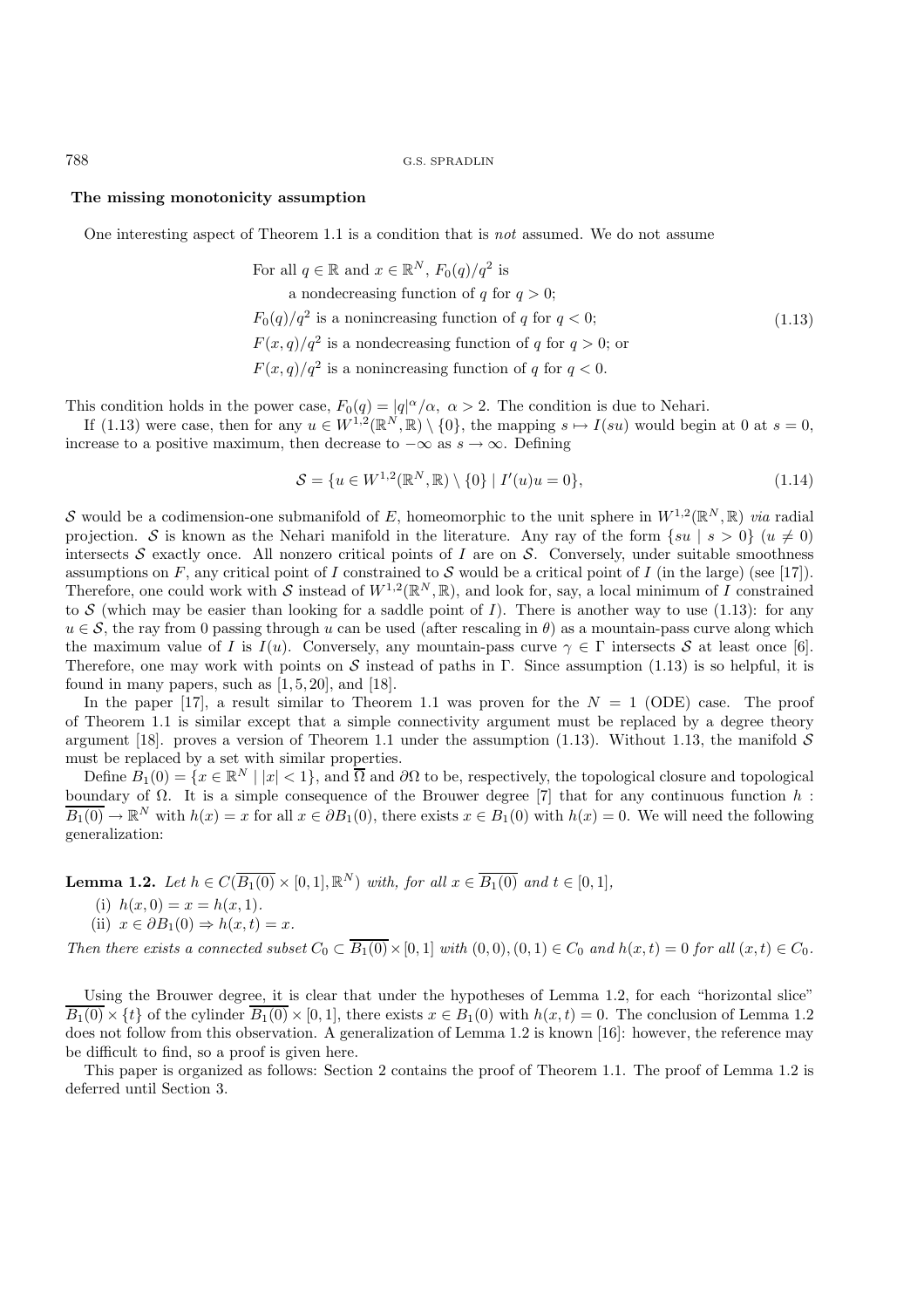AN ELLIPTIC EQUATION... 789

## 2. Proof of Theorem 1.1

It is fairly easy to show that

$$
c \le c_0,\tag{2.1}
$$

where c and c<sub>0</sub> are from (1.9)–(1.10): it is proven in [11] that there exists  $\gamma_1 \in \Gamma_0$  with  $\max_{\theta \in [0,1]} I_0(\gamma_1(\theta)) = c_0$ . Define the translation operator  $\tau$  as follows: for a function u on  $\mathbb{R}^N$  and  $a \in \mathbb{R}^N$ , define let  $\tau_a u$  be u shifted by a, that is,  $(\tau_a u)(x) = u(x - a)$ . Let  $\epsilon > 0$ . Let  $\mathbf{e}_1 = \epsilon \leq 1, 0, 0, \ldots, 0 > \epsilon \mathbb{R}^N$  and define  $\tau_{R\mathbf{e}_1} \gamma_1$  by  $(\tau_{R\mathbf{e}_1} \gamma_1)(\theta) =$  $\tau_{\text{Re}_1}(\gamma_1(\theta))$ . Then for large  $R > 0$ , by  $(f_5)$ ,  $\tau_{\text{Re}_1} \gamma_1 \in \Gamma$  and  $\max_{\theta \in [0,1]} I((\tau_{\text{Re}_1} \gamma_1)(\theta)) < c_0 + \epsilon$ . Since  $\epsilon > 0$  was arbitrary,  $c \leq c_0$ .

A Palais-Smale sequence for I is a sequence  $(u_m) \subset W^{1,2}(\mathbb{R}^N,\mathbb{R})$  with  $(I(u_m))$  convergent and  $||I'(u_m)|| \to 0$ as  $m \to \infty$ . It is well-known that I fails the "Palais-Smale condition". That is, a Palais-Smale sequence need not converge. However, the following proposition states that a Palais-Smale sequence "splits" into the sum of a critical point of I and translates of critical points of  $I_0$ :

**Proposition 2.1.** If  $(u_m) \subset W^{1,2}(\mathbb{R}^N, \mathbb{R})$  with  $I'(u_m) \to 0$  and  $I(u_m) \to a > 0$ , then there exist  $k \geq 0$ ,  $v_0, v_1, \ldots, v_k \in W^{1,2}(\mathbb{R}^N, \mathbb{R})$ , and sequences  $(x_m^i)_{m \geq 1}^{1 \leq i \leq k} \subset \mathbb{R}^N$ , such that

- (i)  $I'(v_0)=0;$
- (ii)  $I'_0(v_i) = 0$  *for all*  $i = 1, ..., k$ ,

*and along a subsequence (also denoted*  $(u_m)$ )

- $(iii)$   $\|u_m (v_0 + \sum_{i=1}^k \tau_{x_m^i} v_i)\| \to 0 \text{ as } m \to \infty;$
- $(iv)$   $|x_m^i| \rightarrow \infty$  *as*  $m \rightarrow \infty$  *for*  $i = 1, \ldots, k;$
- (v)  $|x_m^i x_m^j| \to \infty$  *as*  $m \to \infty$  *for all*  $i \neq j$ ;
- (vi)  $I(v_0) + \sum_{i=1}^{k} I_0(v_i) = a$ .

A proof for the case of x-periodic F is found in [6], and essentially the same proof works here. Similar propositions for nonperiodic coefficient functions, for both ODE and PDE, are found in [1, 5], and [19], for example. All are inspired by the "concentration-compactness" theorems of P.-L. Lions [12].

If  $c < c_0$ , then by standard deformation arguments [15], there exists a Palais-Smale sequence  $(u_m)$  with  $I(u_m) \to c$ . By [11], the smallest nonzero critical value of  $I_0$  is  $c_0$ . Applying Proposition 2.1, we obtain  $k = 0$ . and  $(u_m)$  has a convergent subsequence, proving Theorem 1.1. So assume from now on that

$$
c = c_0. \tag{2.2}
$$

For  $u \in L^2(\mathbb{R}^N, \mathbb{R}) \setminus \{0\}$  and  $i \in \{1, ..., N\}$ , define  $\mathcal{L}_i$ , the *i*th component of the "location" of u, by

$$
\int_{\mathbb{R}^N} u^2 \tan^{-1}(x_i - \mathcal{L}_i(u)) \, \mathrm{d}x = 0 \tag{2.3}
$$

and the "location" of u by

$$
\mathcal{L}(u) = (\mathcal{L}_1(u), \dots, \mathcal{L}_N(u)) \in \mathbb{R}^N.
$$
\n(2.4)

The following lemma establishes the existence and continuity of  $\mathcal{L}$ .

**Lemma 2.2.**  $\mathcal{L}$  *is well-defined and continuous on*  $L^2(\mathbb{R}^N,\mathbb{R}) \setminus \{0\}$ *.* 

*Proof.* It suffices to show that  $\mathcal{L}_1$  is well-defined and continuous on  $L^2(\mathbb{R}^N,\mathbb{R}) \setminus \{0\}$ . Let  $u \in L^2(\mathbb{R}^N,\mathbb{R}) \setminus \{0\}$ . By Leibniz's Theorem, the mapping  $\phi : s \mapsto \int_{\mathbb{R}^N} u^2 \tan^{-1}(x_1 - s) dx$  is continuous, differentiable, and strictly decreasing, with

$$
\phi'(s) = -\int_{\mathbb{R}^N} u^2(x) / ((x_1 - s)^2 + 1) \, dx < 0. \tag{2.5}
$$

 $\phi(s) \to \pm \infty$  as  $s \to \pm \infty$ . Therefore  $\mathcal{L}_1(u)$  is unique and well-defined. Let  $\epsilon > 0$  and  $u_m \to u$ . Now  $\int_{\mathbb{R}^N} u^2 \tan^{-1}(x_1 - (\mathcal{L}_1(u) + \epsilon)) \,dx < 0.$  Since  $u_m^2 \to u^2$  in  $L^1(\mathbb{R}^N, \mathbb{R})$ ,  $\int_{\mathbb{R}^N} u_m^2 \tan^{-1}(x_1 - (\mathcal{L}(u) + \epsilon)) \,dx < 0$  for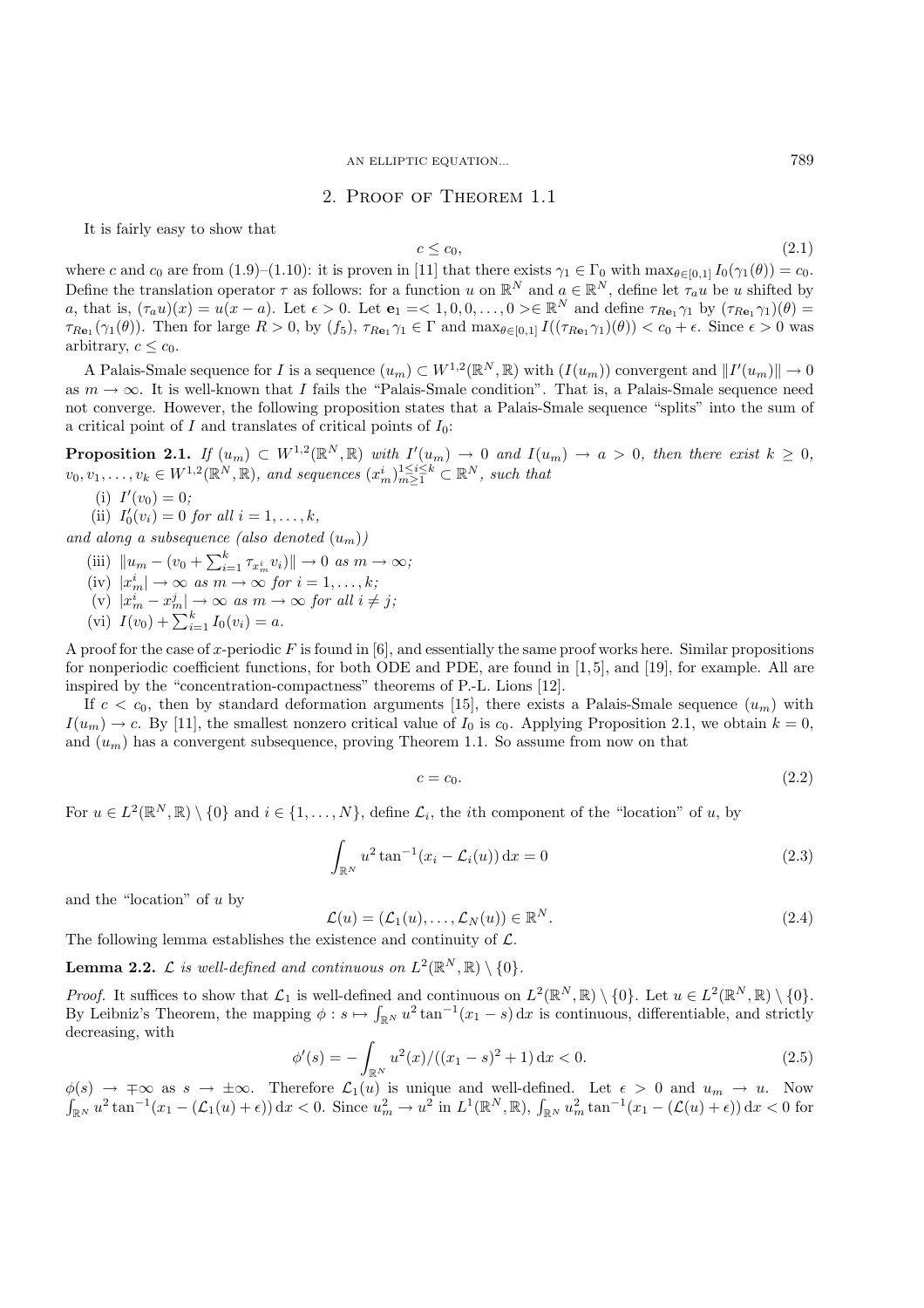#### 790 G.S. SPRADLIN

large m, so for large m,  $\mathcal{L}_1(u_m) < \mathcal{L}_1(u) + \epsilon$ . Similarly, for large m,  $\mathcal{L}_1(u_m) > \mathcal{L}_1(u) - \epsilon$ . Since  $\epsilon$  is arbitrary,  $\mathcal{L}_1(u_m) \to \mathcal{L}_1(u).$ 

We are ready to begin the minimax argument. First we construct a mountain-pass curve  $\gamma_0$  with some special properties:

**Lemma 2.3.** *There exists*  $\gamma_0 \in \Gamma_0$  *such that for all*  $\theta \in [0, 1]$ *,* 

- (i)  $I_0(\gamma_0(\theta)) \leq c_0$ .
- (ii)  $\theta > 0 \Rightarrow \gamma_0(\theta) \neq 0$ .
- (iii)  $\theta \leq 1/2 \Rightarrow I_0(\gamma(\theta)) \leq c_0/2.$
- (iv)  $\theta > 0 \Rightarrow \mathcal{L}(\gamma(\theta)) = 0.$

*Proof.* By [10], there exists  $\gamma_1 \in \Gamma_0$  with  $\max_{\theta \in [0,1]} I_0(\gamma_1(\theta)) = c_0$ . Assume without loss of generality that  $\gamma_1(\theta) \neq 0$  for  $\theta > 0$ . By rescaling in  $\theta$  if necessary, assume that  $I_0(\gamma_1(\theta)) \leq c_0/2$  for  $\theta \leq 1/2$ . Finally, define  $\gamma_0$ by  $\gamma_0(0) = 0$ ,  $\gamma_0(\theta) = \tau_{-\mathcal{L}(\gamma_1(\theta))}\gamma_1(\theta)$  for  $\theta > 0$ .

Assume  $\epsilon_0$  in (1.12) is small enough so that for all  $x \in \mathbb{R}^N$  and  $\theta \in [0, 1]$ ,

$$
I(\tau_x(\gamma_0(\theta)) < \min(2c_0, c_0 + \alpha) \text{ and } I(\tau_x(\gamma_0(1))) < 0,\tag{2.6}
$$

where  $\alpha$  is from (1.11).

#### **A substitute for** S

Using the mountain-pass geometry of I and the fact that Palais-Smale sequences of I are bounded in norm  $[6]$ , we construct a set which has similar properties to S, described in Section 1. Let  $\nabla I$  denote the gradient of I, that is,  $(\nabla I(u), w) = I'(u)w$  for all  $u, w \in W^{1,2}(\mathbb{R}^N, \mathbb{R})$ . Here,  $(\cdot, \cdot)$  is the usual inner product defined by  $(u, w) = \int_{\mathbb{R}^N} \nabla u \cdot \nabla w + uw \, dx$ . Let  $\varphi : W^{1,2}(\mathbb{R}^N, \mathbb{R}) \to \mathbb{R}$  be locally Lipschitz, with  $I(u) \geq -1 \Rightarrow \varphi(u) = 1$  and  $I(u) \leq -2 \Rightarrow \varphi(u) = 0$ . Let  $\eta$  be the solution of the initial value problem

$$
\frac{d\eta}{ds} = -\varphi(\eta)\nabla I(u), \quad \eta(0, u) = u.
$$
\n(2.7)

In [19] it is proven that  $\eta$  is well-defined on  $\mathbb{R}^+ \times W^{1,2}(\mathbb{R}^N)$ . Let  $\mathcal B$  be the basin of attraction of 0 under the flow  $\eta$ , that is,

$$
\mathcal{B} = \left\{ u \in W^{1,2}(\mathbb{R}^N, \mathbb{R}) \mid \eta(s, u) \to 0 \text{ as } s \to \infty \right\}
$$
\n
$$
(2.8)
$$

B is an open neighborhood of 0 [19]. Let  $\partial \mathcal{B}$  be the topological boundary of B in  $W^{1,2}(\mathbb{R}^N,\mathbb{R})$ .  $\partial \mathcal{B}$  has some properties in common with S. For example, for any  $\gamma \in \Gamma$ ,  $\gamma([0,1])$  intersects  $\partial \mathcal{B}$  at least once.

A pseudo-gradient vector field for I' may be used in place of  $\nabla I$ , in which case B and  $\partial B$  would be different, but the ensuing arguments would be the same.

Let

$$
c^{+} = \inf \{ I(u) \mid u \in \partial \mathcal{B}, \ |\mathcal{L}(u)| \le 1 \}. \tag{2.9}
$$

The reason for the label " $c^{+}$ " will become apparent in a moment. From now on, let us assume

$$
I \text{ has no critical values in } (0, c_0] = (0, c]. \tag{2.10}
$$

This will lead to the conclusion that I has a critical value greater than  $c_0$ .

We claim that under assumptions (2.2) and (2.10),

$$
c^+ > c_0. \tag{2.11}
$$

We use arguments that are sketched here and found in more detail in [19] and [5].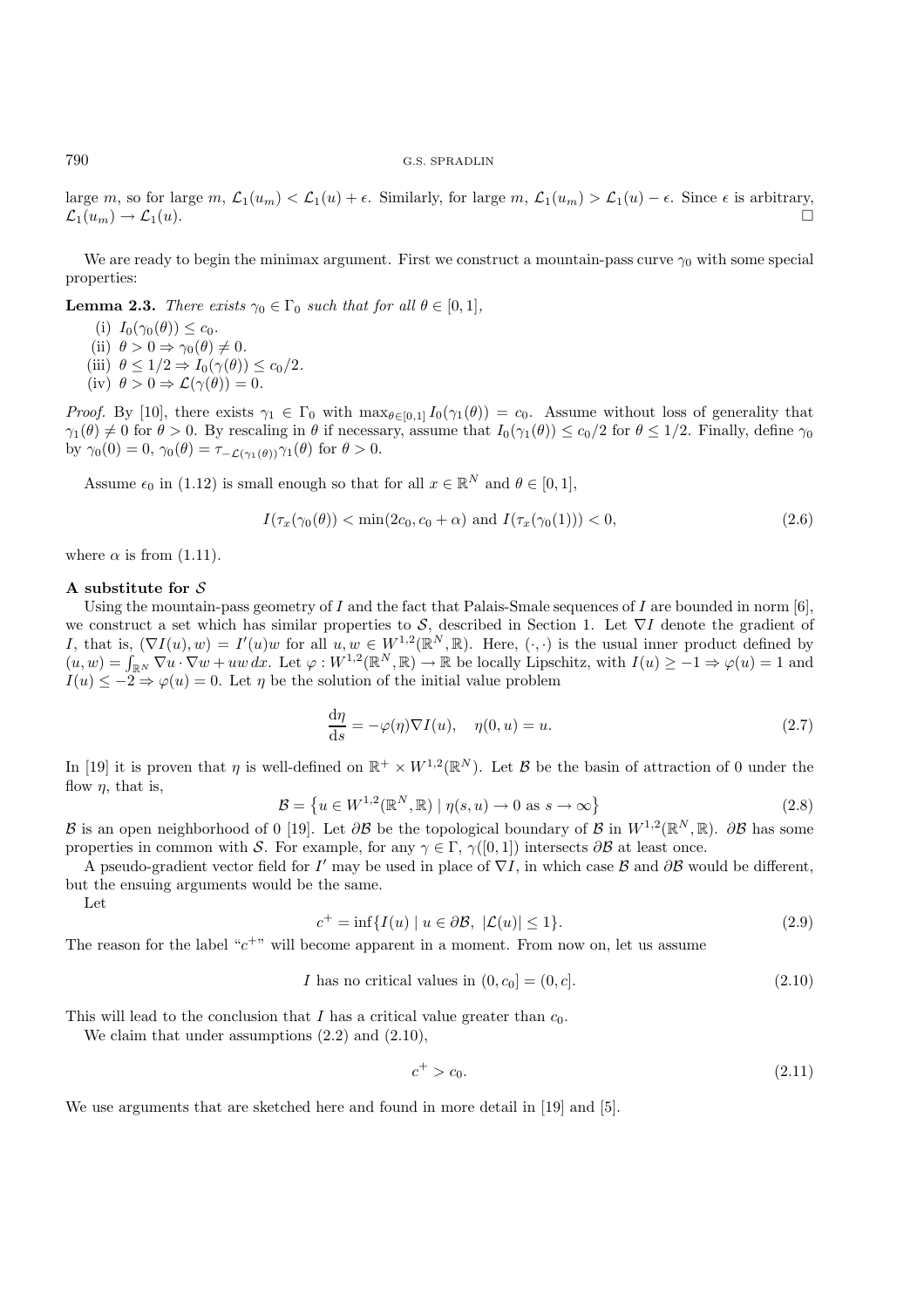To prove the claim, suppose first that  $c^+ < c_0$ . Then there exists  $u_0 \in \partial \mathcal{B}$  with  $I(u_0) < c_0$ . By arguments in [19], there exists a large positive constant  $P$  with

$$
I(u) \le c_0 \text{ and } ||u|| \ge 2P \Rightarrow I(\eta(s, u)) < 0 \text{ for some } s > 0, \text{ and } ||\eta(s, u)|| > P \tag{2.12}
$$

for all  $s > 0$ . Suppose  $a > 0$  and  $||I'(\eta(s_m, U_0))|| \ge a$  for some sequence  $(s_m)$  with  $s_m \to \infty$ . Since  $u_0 \in \partial \mathcal{B}$ ,  $\|\eta(u_0)\| < 2P$  for all  $s > 0$ . I'' is bounded on bounded subsets of  $W^{1,2}(\mathbb{R})$ , so I' is Lipschitz on bounded subsets of  $W^{1,2}(\mathbb{R})$ . Therefore  $I(\eta(s, u_0)) < 0$  for some  $s > 0$ . This is impossible since  $u_0 \in \partial \mathcal{B}$ . Therefore  $I'(\eta(s, u_0) \to 0 \text{ as } s \to \infty.$ 

Define  $u_n = \eta(n, u_0)$ . Since  $I'(u_n) \to 0$  and  $u_n \in \partial \mathcal{B}$ , there exists  $b \in (0, c_0)$  with  $I(u_n) \to b$ . By [11],  $I_0$  has no critical values between 0 and  $c_0$ . Therefore, Proposition 2.1, with  $k = 0$ , implies that  $(u_n)$  converges along a subsequence to a critical point w of I with  $0 < I(w) < c_0$ . This contradicts assumption (2.10).

Next, suppose that  $c^+ = c_0$ . Then there exists a sequence  $(u_n) \subset \partial \mathcal{B}$  with  $|\mathcal{L}(u_n)| \leq 1$  for all n and  $I(u_n) \to c_0$  as  $n \to \infty$ . As above,  $I'(u_n) \to 0$  as  $n \to \infty$ ; to prove, suppose otherwise. Then there exist  $a > 0$ and a subsequence of  $(u_n)$  (also called  $(u_n)$ ) along which  $||I'(u_n)|| > a$ . Since  $\partial \mathcal{B}$  is forward- $\eta$ -invariant [19],  $\eta(1, u_n) \in \partial \mathcal{B}$  for all n. Since  $(\eta(1, u_n))_{n \geq 1}$  is bounded and I' is Lipschitz on bounded subsets of  $W^{1,2}(\mathbb{R}^N, \mathbb{R})$ , for large  $n, \eta(1, u_n) \in \partial \mathcal{B}$  with  $I(\eta(1, u_n)) < c_0$ . By the argument above, this implies that I has a critical value in  $(0, c_0)$ , contradicting assumption (2.2). Thus  $I'(u_n) \to 0$  as  $n \to \infty$ . Applying Proposition 2.1 and using the fact that  $|\mathcal{L}(u_n)| \leq 1$  for all n,  $(u_n)$  converges along a subsequence to a critical point of I, contradicting assumption  $(2.10)$ .  $(2.11)$  is proven.

Let  $R > 0$  be big enough so that for all  $x \in \partial B_R(0) \subset \mathbb{R}^N$  and  $\theta \in [0,1]$ ,

$$
I(\tau_x \gamma_0(\theta)) < c^+.\tag{2.13}
$$

This is possible by  $(1.12)$ ,  $(2.11)$ , and Lemma 2.3(i). Define the minimax class

$$
\mathcal{H} = \{ h \in C(\overline{B_R(0)} \times [0, 1], W^{1,2}(\mathbb{R}^N, \mathbb{R})) \mid
$$
  
for all  $x \in \overline{B_R(0)}$  and  $t \in [0, 1],$   
 $t > 0 \Rightarrow h(x, t) \neq 0$   
 $0 \le t \le 1/2 \Rightarrow h(x, t) = \tau_x \gamma_0(t)$   
 $x \in \partial B_R(0) \Rightarrow h(x, t) = \tau_x \gamma_0(t)$   
 $h(x, 1) = \tau_x \gamma_0(1) \}$ 

and the minimax value

$$
h_0 = \inf_{h \in \mathcal{H}} \max_{(x,t) \in \overline{B_R(0)} \times [0,1]} I(h(x,t)).
$$
\n(2.14)

We claim

$$
c_0 < c^+ \le h_0 < \min(2c_0, c_0 + \alpha). \tag{2.15}
$$

*Proof of Claim.* Define  $\bar{h} \in \mathcal{H}$  by  $\bar{h}(x,t) = \tau_x(\gamma_0(t))$ . Then  $\bar{h} \in \mathcal{H}$  and by (2.6),  $\max_{(x,t) \in \overline{B_R(0)} \times [0,1]} \bar{h}(x,t)$  $\min(2c_0, c_0 + \alpha)$ . Therefore  $h_0 < \min(2c_0, c_0 + \alpha)$ .

Next, let  $h \in \mathcal{H}$ . By Lemma 1.2, and a suitable rescaling of x and t, there exists a connected set  $C_2 \subset$  $B_R(0) \times [1/2, 1]$  with  $(0, 1/2), (0, 1) \in C_2$  and along which for all  $(x, t) \in C_2$ ,

$$
\mathcal{L}(h(x,t)) = 0.\t(2.16)
$$

Joining  $C_2$  with the segment  $\{0\} \times [0, 1/2]$ , we obtain a connected set  $C_3 \subset B_R(0) \times [0, 1]$  such that  $(0, 0), (0, 1) \in$  $C_3$  and for all  $(x, t) \in C_3$ ,  $\mathcal{L}(h(x, t)) = 0$ .  $C_3$  is not necessarily path-connected, so let  $r > 0$  be small enough so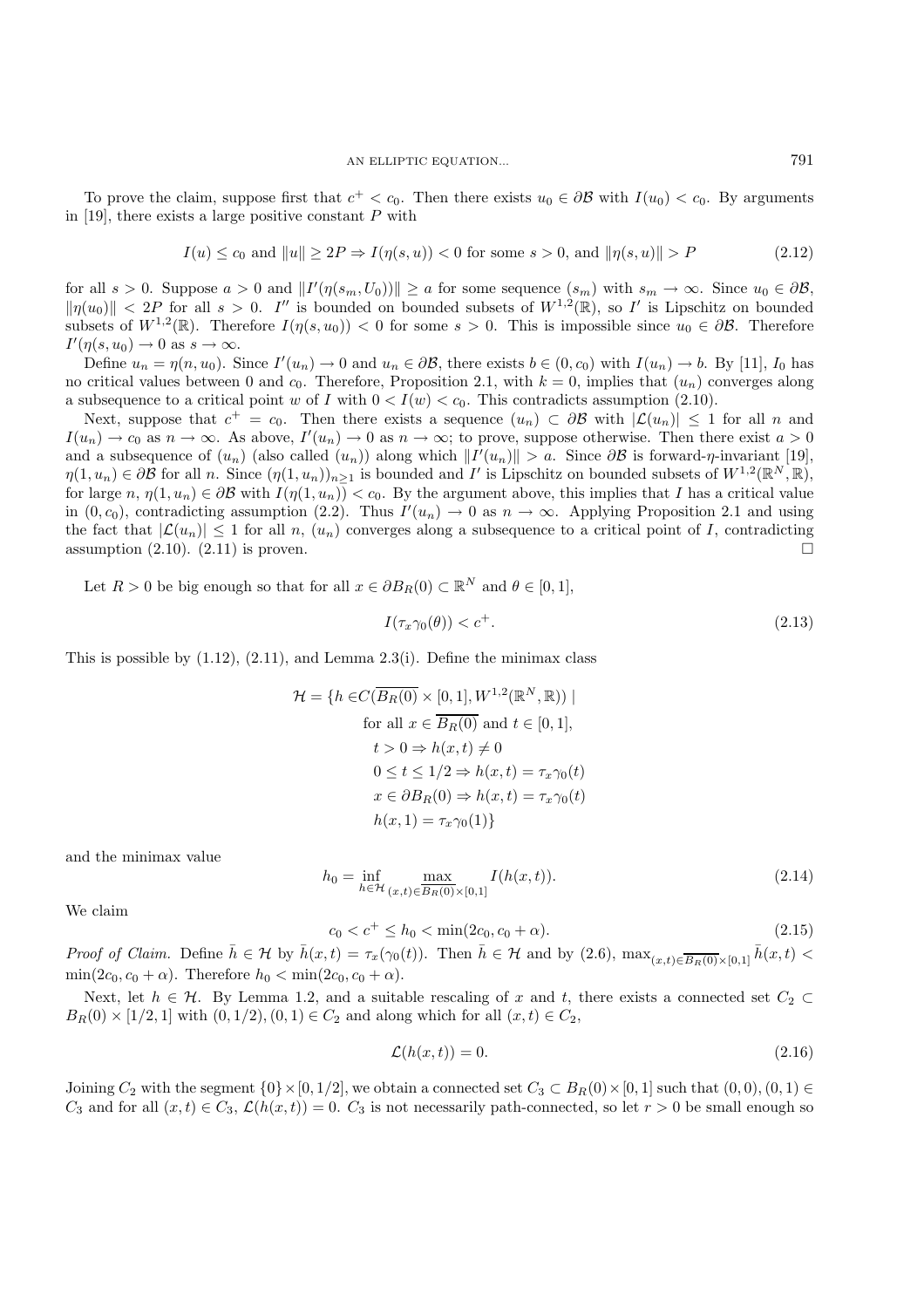that for all

$$
(x,t) \in N_r(C_3) \equiv \{(y,s) \in B_R(0) \times [0,1] \mid \exists (x',t') \in B_R(0) \times [0,1] \text{ with } |y-x'|^2 + (s-t')^2 < r^2\},\
$$
\n
$$
|\mathcal{L}(h(x,t))| < 1.
$$
\n
$$
(2.17)
$$

 $N_r(C_3)$  is path-connected [21], so there exists a path  $g \in C([0,1], N_r(C_3))$  with  $g(0) = (0,0), g(1) = (0,1),$  and  $g(\theta) \in N_r(C_3)$  for all  $\theta \in [0,1]$ . If we define  $\tilde{\gamma} \in \Gamma$  by  $\tilde{\gamma}(\theta) = h(g(\theta))$ , then  $|\mathcal{L}(\tilde{\gamma}(\theta))| < 1$  for all  $\theta \in [0,1]$ . Since  $\tilde{\gamma}(0) = 0$  and  $I(\tilde{\gamma}(1)) < 0$ , there exists  $\theta^* \in [0,1]$  with  $\tilde{\gamma}(\theta^*) \in \partial \mathcal{B}$ . By the definition of  $c^+$  (2.9),  $I(\tilde{\gamma}(\theta^*)) \geq c^+$ . Since h was an arbitrary element of  $\mathcal{H}, h_0 \geq c^+$ .

By standard deformation arguments, such as described in [15], there exists a Palais-Smale sequence  $(u_n)$  $W^{1,2}(\mathbb{R}^N,\mathbb{R})$  with  $I'(u_n) \to 0$  and  $I(u_n) \to h_0$  as  $n \to \infty$ .  $c_0 < h_0 < \min(2c_0, c_0 + \alpha)$ . Apply Proposition 2.1 to  $(u_n)$ . Since  $I_0$  has no positive critical values smaller than  $c_0$  [11],  $k \le 1$ . By (2.10),  $(u_n)$  converges along a subsequence to a critical point z of I, with  $I(z) = h_0$ . Theorem 1.1 is proven.

## 3. A degree-theoretic lemma

Here, we prove Lemma 1.2. Let h be as in the hypotheses of the lemma. For  $l > 0$ , define  $\mathcal{A}_l \subset \overline{B_1(0)} \times [0, 1]$ by

$$
\mathcal{A}_{l} = \{ (x, t) \in \overline{B_{1}(0)} \times [0, 1] \mid |f(x, t)| < l \}. \tag{3.1}
$$

 $\mathcal{A}_l$  is an open neighborhood of  $(0, 0)$ . Let  $C_l$  be the component of  $\mathcal{A}_l$  containing  $(0, 0)$ . We will prove the following claim:

For all 
$$
\epsilon > 0
$$
,  $(0,1) \in C_{\epsilon}$ . 
$$
(3.2)
$$

Then we will use the  $C_{\epsilon}$ 's to construct  $C_0$ . For  $l > 0$  and  $t \in [0, 1]$ , define

$$
C_l^t = \{ x \in \overline{B_1(0)} \mid (x, t) \in C_l \}. \tag{3.3}
$$

Fix  $\epsilon \in (0,1)$ . Define  $\phi : [0,1] \to \mathbb{Z}$  by

$$
\phi(t) = d(h(\cdot, t), C^t_{\epsilon}, 0),\tag{3.4}
$$

where d is the topological Brouwer degree [7]. We will prove  $\phi(t) = 1$  for all  $t \in [0, 1]$ , in particular  $\phi(1) = 1$ , so (3.2) is satisfied.

f is continuous on a compact domain, so f is uniformly continuous. Let  $\rho > 0$  be small enough so that for all  $x \in \overline{B_1(0)}$  and  $t_1, t_2 \in [0, 1]$ ,

$$
|t_1 - t_2| < \rho \Rightarrow |h(x, t_1) - h(x, t_2)| < \epsilon/4. \tag{3.5}
$$

Clearly

$$
\phi(0) = d(id, B_{\epsilon}(0), 0) = 1.
$$
\n(3.6)

Let  $0 \le t_1 < t_2 \le 1$  with  $t_2 - t_1 < \rho$ . We will show  $\phi(t_1) = \phi(t_2)$ , proving that  $\phi$  is constant, which by (3.6), implies (3.2).

 $\Omega$  is nonempty. For all  $x \in \partial C_{\epsilon}^{t_1}$ ,  $|h(x, t_1)| = \epsilon$ , so by (3.5),

$$
x \in \partial C_{\epsilon}^{t_1} \Rightarrow |h(x, t_1)| \ge \frac{3}{4}\epsilon. \tag{3.7}
$$

By the additivity property of  $d \nvert 7$ ,

$$
\begin{aligned} \phi(t_2) &\equiv d(f(\cdot, t_2), C_{\epsilon}^{t_2}, 0) \\ &= d(f(\cdot, t_2), C_{\epsilon}^{t_2} \setminus \overline{C_{\epsilon}^{t_1}}, 0) + d(f(\cdot, t_2), C_{\epsilon}^{t_1} \cap C_{\epsilon}^{t_2}, 0). \end{aligned} \tag{3.8}
$$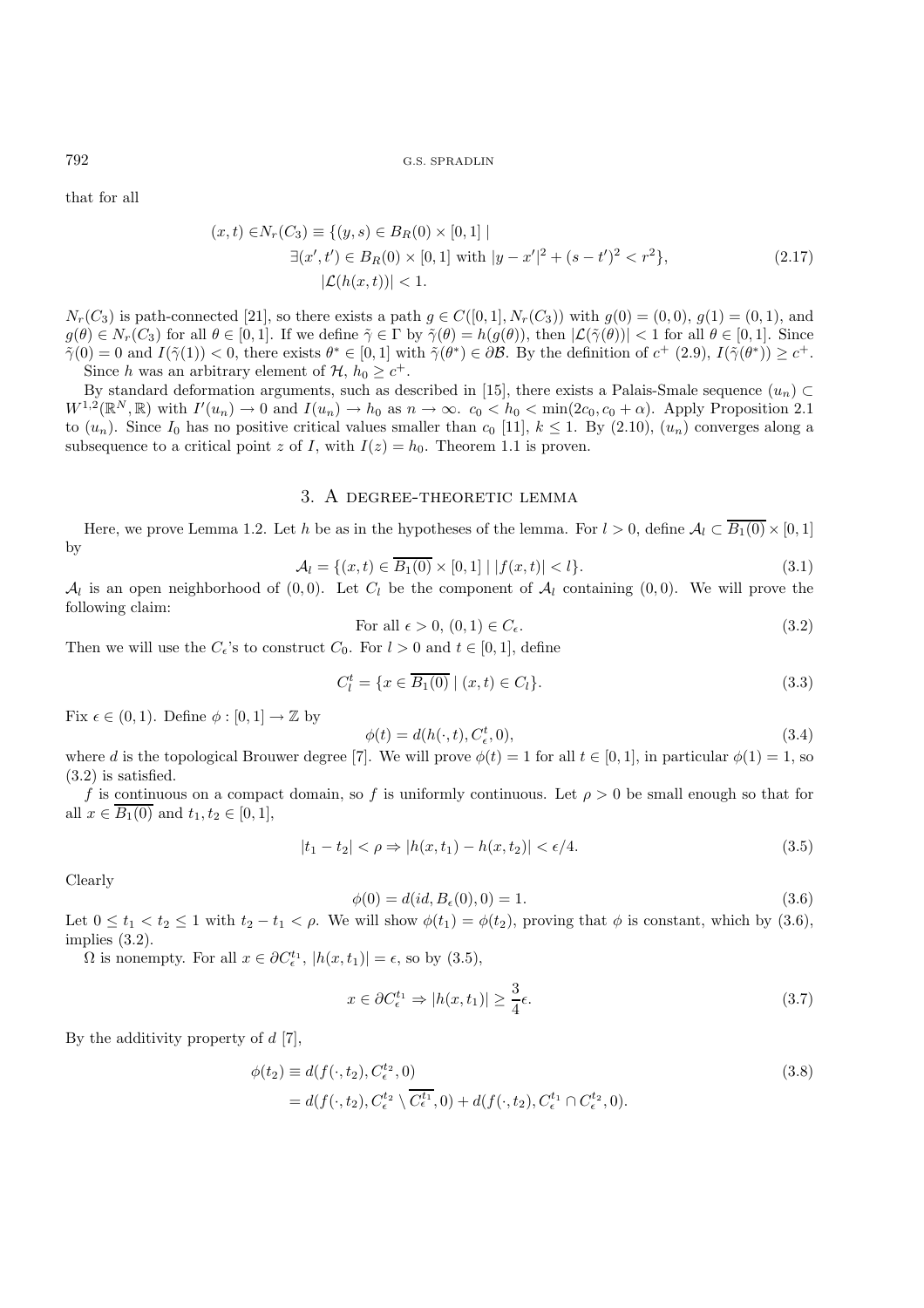We will show:

There does not exist 
$$
x \in C_{\epsilon}^{t_2} \setminus C_{\epsilon}^{t_1}
$$
 with  $h(x, t_2) = 0$ . (3.9)

Suppose such an x exists. Then by (3.5),  $|h| < \epsilon/4$  on the segment  $\{x\} \times [t_1, t_2]$ .  $x \in C_{\epsilon}^{t_2}$ , so  $(x, t_2) \in C_{\epsilon}$ , and by the definition of  $C_{\epsilon}$ ,  $(x,t_1) \in C_{\epsilon}$ , and  $x \in C_{\epsilon}^{t_1}$ , contradicting  $x \in C_{\epsilon}^{t_2} \setminus C_{\epsilon}^{t_1}$ . So (3.9) is true. Therefore by (3.8),

$$
\phi(t_2) = d(f(\cdot, t_2), C_{\epsilon}^{t_1} \cap C_{\epsilon}^{t_2}, 0). \tag{3.10}
$$

By the same argument, switching the roles of  $t_1$  and  $t_2$ ,

$$
\phi(t_1) = d(f(\cdot, t_1), C_{\epsilon}^{t_1} \cap C_{\epsilon}^{t_2}, 0). \tag{3.11}
$$

For all  $t \in [t_1, t_2]$  and  $x \in \partial C_{\epsilon}^{t_1} \cup \partial C_{\epsilon}^{t_2}$ , (3.5) gives  $|h(x, t_1)| > 3\epsilon/4$  and  $|h(x, t) - h(x, t_1)| < \epsilon/4$ . Therefore by the homotopy invariance property of the degree [7],

$$
\begin{aligned} \phi(t_1) &= d(f(\cdot, t_1), C_{\epsilon}^{t_1} \cap C_{\epsilon}^{t_2}, 0) \\ &= d(f(\cdot, t_2), C_{\epsilon}^{t_1} \cap C_{\epsilon}^{t_2}, 0) = \phi(t_2). \end{aligned} \tag{3.12}
$$

 $\phi(0) = 1$  and  $\phi(t_1) = \phi(t_2)$  for any  $t_1 < t_2$  with  $t_1, t_2 \in [0, 1]$  and  $t_2 - t_1 < \rho$ . Therefore  $\phi$  is constant, and  $\phi(1) = 1$ . Therefore  $(0, 1) \in C_{\epsilon}$ .

Now let

$$
C_0 = \bigcap_{\epsilon > 0} C_{\epsilon}.\tag{3.13}
$$

Each  $C_{\epsilon}$  is a connected set containing  $(0, 0)$  and  $(0, 1)$ , so it is easy to show that  $C_0$  is a connected set containing  $(0, 0)$  and  $(0, 1)$ , and clearly for all  $(x, t) \in C_0$ ,  $h(x, t) = 0$ .

## **REFERENCES**

- [1] F. Alessio and P. Montecchiari, Multibump solutions for a class of Lagrangian systems slowly oscillating at infinity. Ann. Instit. Henri Poincaré 16 (1999) 107-135.
- [2] A. Bahri and Y.-Y. Li, On a Min-Max Procedure for the Existence of a Positive Solution for a Certain Scalar Field Equation in  $\mathbb{R}^N$ . Revista Iberoamericana **6** (1990) 1–17.
- [3] P. Caldiroli, A New Proof of the Existence of Homoclinic Orbits for a Class of Autonomous Second Order Hamiltonian Systems in  $\mathbb{R}^N$ . *Math. Nachr.* **187** (1997) 19–27.
- [4] P. Caldiroli and P. Montecchiari, Homoclinic orbits for second order Hamiltonian systems with potential changing sign. Comm. Appl. Nonlinear Anal. **1** (1994) 97–129.
- [5] V. Coti Zelati, P. Montecchiari and M. Nolasco, Multibump solutions for a class of second order, almost periodic Hamiltonian systems. Nonlinear Ord. Differ. Equ. Appl. **4** (1997) 77–99.
- [6] V. Coti Zelati and P. Rabinowitz, Homoclinic Orbits for Second Order Hamiltonian Systems Possessing Superquadratic Potentials. J. Amer. Math. Soc. **4** (1991) 693–627.
- [7] K. Deimling, Nonlinear Functional Analysis. Springer-Verlag, New York (1985).
- [8] M. Estaban and P.-L. Lions, Existence and non existence results for semilinear elliptic problems in unbounded domains. Proc. Roy. Soc. Edinburgh **93** (1982) 1–14.
- [9] B. Franchi, E. Lanconelli and J. Serrin, Existence and Uniqueness of Nonnegative Solutions of Quasilinear Equations in **R***<sup>N</sup>* . Adv. Math. **118** (1996) 177–243.
- [10] L. Jeanjean and K. Tanaka, A Note on a Mountain Pass Characterization of Least Energy Solutions. Adv. Nonlinear Stud. **3** (2003) 445–455.
- [11] L. Jeanjean and K. Tanaka, A remark on least energy solutions in R*<sup>N</sup>* . Proc. Amer. Math. Soc. **131** (2003) 2399–2408.
- [12] P.L. Lions, The concentration-compactness principle in the calculus of variations. The locally compact case. Ann. Instit. Henri Poincaré **1** (1984) 102–145 and 223–283.
- [13] J. Mawhin and M. Willem, Critical Point Theory and Hamiltonian Systems. Springer-Verlag, New York (1989).
- [14] P. Rabinowitz, Homoclinic Orbits for a class of Hamiltonian Systems. Proc. Roy. Soc. Edinburgh Sect. A **114** (1990) 33–38.
- [15] P. Rabinowitz, Minimax Methods in Critical Point Theory with Applications to Differential Equations, C.B.M.S. Regional Conf. Series in Math., No. 65, Amer. Math. Soc., Providence (1986).
- [16] P. Rabinowitz, Théorie du degrée topologique et applications à des problèmes aux limites nonlineaires, University of Paris 6 Lecture notes, with notes by H. Berestycki (1975).